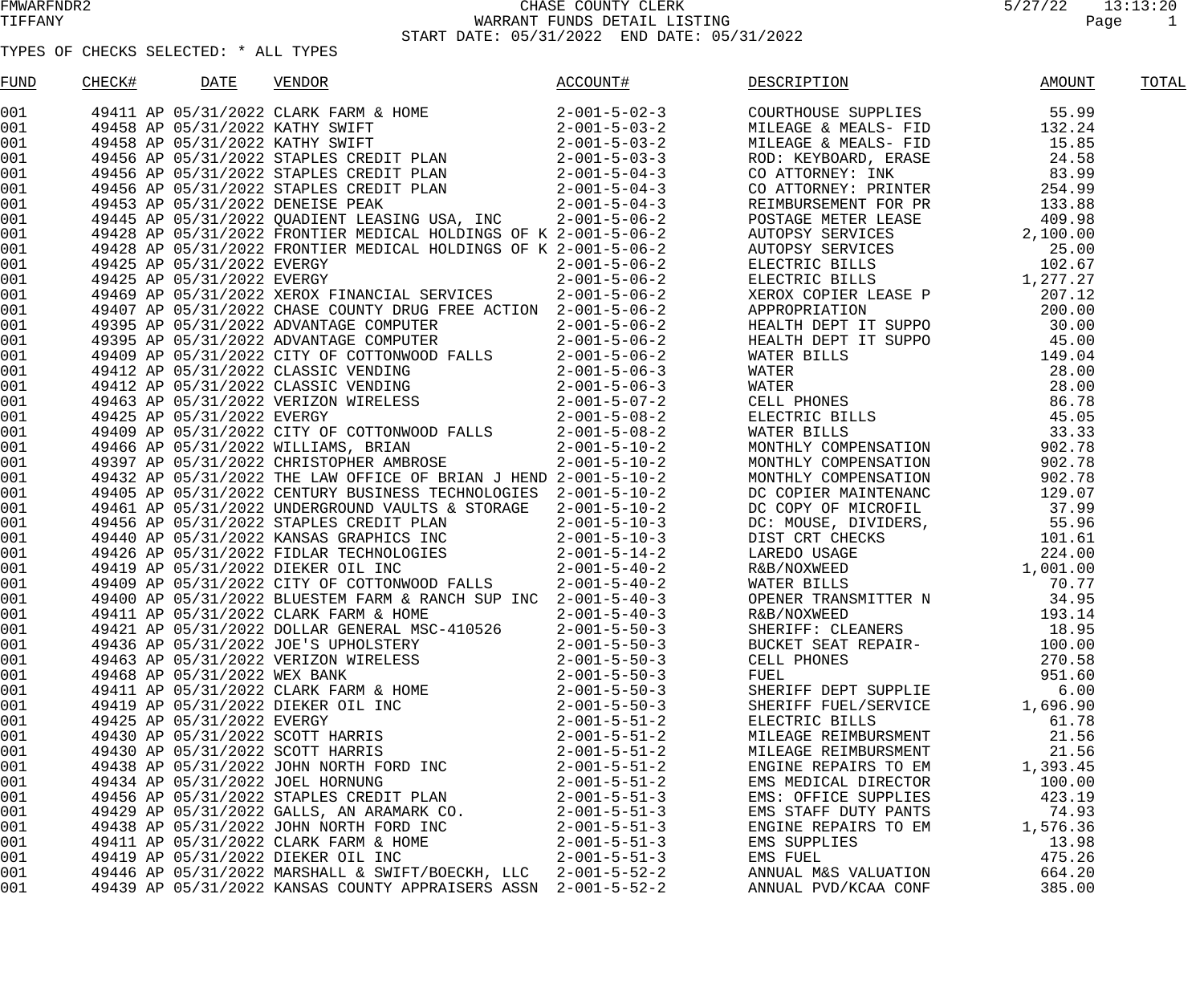| 9747744 |      | エン・エン・ムロ |
|---------|------|----------|
|         | Page | 2        |

| FUND | CHECK#                       | DATE | VENDOR                                            | ACCOUNT#                 | DESCRIPTION          | AMOUNT   | TOTAL     |
|------|------------------------------|------|---------------------------------------------------|--------------------------|----------------------|----------|-----------|
| 001  |                              |      | 49447 AP 05/31/2022 WILLIAM MCCULLY               | $2 - 001 - 5 - 52 - 2$   | PROFESSIONAL APPRAIS | 1,074.00 |           |
| 001  |                              |      | 49419 AP 05/31/2022 DIEKER OIL INC                | $2 - 001 - 5 - 52 - 2$   | COURTHOUSE FUEL & SE | 79.42    |           |
| 001  | 49468 AP 05/31/2022 WEX BANK |      |                                                   | $2 - 001 - 5 - 52 - 3$   | FUEL                 | 47.49    |           |
| 001  | 49425 AP 05/31/2022 EVERGY   |      |                                                   | $2 - 001 - 5 - 70 - 829$ | ELECTRIC BILLS       | 71.44    |           |
| 001  |                              |      | 49448 AP 05/31/2022 MCKINZIE PEST CONTROL INC     | $2 - 001 - 5 - 70 - 829$ | COURTHOUSE PEST CONT | 228.00   |           |
| 001  |                              |      | 49409 AP 05/31/2022 CITY OF COTTONWOOD FALLS      | $2 - 001 - 5 - 70 - 829$ | WATER BILLS          | 49.08    |           |
| 001  |                              |      | 49448 AP 05/31/2022 MCKINZIE PEST CONTROL INC     | $2 - 001 - 5 - 92 - 2$   | COURTHOUSE PEST CONT | 342.00   |           |
| 001  |                              |      | 49451 AP 05/31/2022 MODERN AIR COND INC.          | $2 - 001 - 5 - 92 - 2$   | SWITCHOVER BOILER TO | 116.00   |           |
| 001  |                              |      | 49455 AP 05/31/2022 STANION WHOLESALE ELECTRIC CO | $2 - 001 - 5 - 92 - 3$   | LIGHTBULBS           | 431.80   |           |
| 001  |                              |      | 49419 AP 05/31/2022 DIEKER OIL INC                | $2 - 001 - 5 - 92 - 3$   | COURTHOUSE FUEL & SE | 109.11   |           |
|      |                              |      |                                                   |                          |                      |          | 20,829.23 |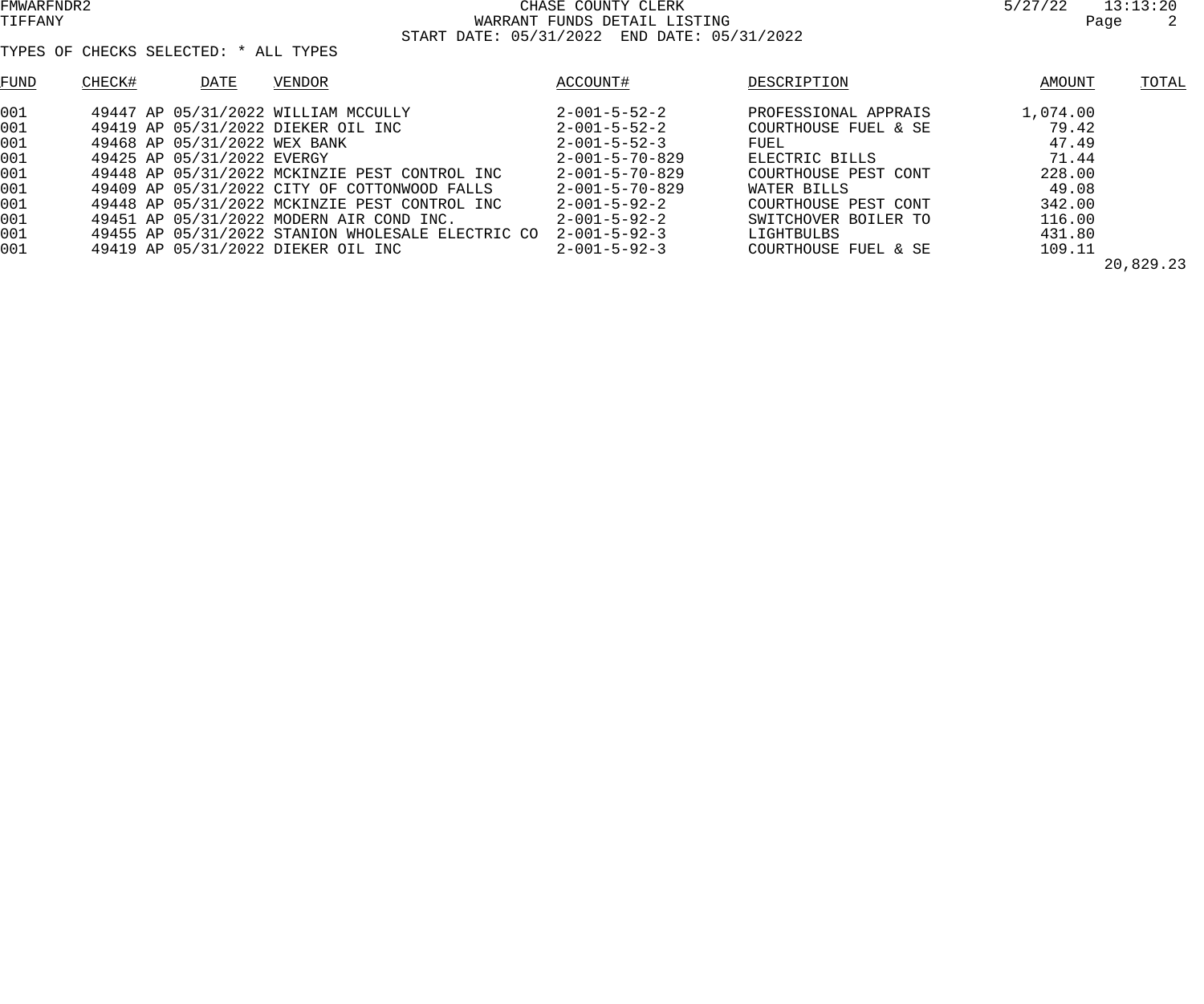| FUND | CHECK# | <b>DATE</b> | <b>VENDOR</b> | ACCOUNT# | DESCRIPTION | AMOUNT | TOTAL     |
|------|--------|-------------|---------------|----------|-------------|--------|-----------|
| 002  |        |             |               |          |             |        |           |
| 002  |        |             |               |          |             |        |           |
| 002  |        |             |               |          |             |        |           |
| 002  |        |             |               |          |             |        |           |
| 002  |        |             |               |          |             |        |           |
| 002  |        |             |               |          |             |        |           |
| 002  |        |             |               |          |             |        |           |
| 002  |        |             |               |          |             |        |           |
| 002  |        |             |               |          |             |        |           |
| 002  |        |             |               |          |             |        |           |
| 002  |        |             |               |          |             |        |           |
| 002  |        |             |               |          |             |        |           |
| 002  |        |             |               |          |             |        |           |
| 002  |        |             |               |          |             |        |           |
| 002  |        |             |               |          |             |        |           |
| 002  |        |             |               |          |             |        |           |
| 002  |        |             |               |          |             |        |           |
| 002  |        |             |               |          |             |        |           |
| 002  |        |             |               |          |             |        |           |
| 002  |        |             |               |          |             |        |           |
| 002  |        |             |               |          |             |        |           |
| 002  |        |             |               |          |             |        |           |
| 002  |        |             |               |          |             |        |           |
| 002  |        |             |               |          |             |        |           |
| 002  |        |             |               |          |             |        |           |
| 002  |        |             |               |          |             |        |           |
| 002  |        |             |               |          |             |        |           |
| 002  |        |             |               |          |             |        |           |
| 002  |        |             |               |          |             |        |           |
| 002  |        |             |               |          |             |        |           |
| 002  |        |             |               |          |             |        |           |
| 002  |        |             |               |          |             |        |           |
| 002  |        |             |               |          |             |        |           |
| 002  |        |             |               |          |             |        |           |
|      |        |             |               |          |             |        | 55,106.14 |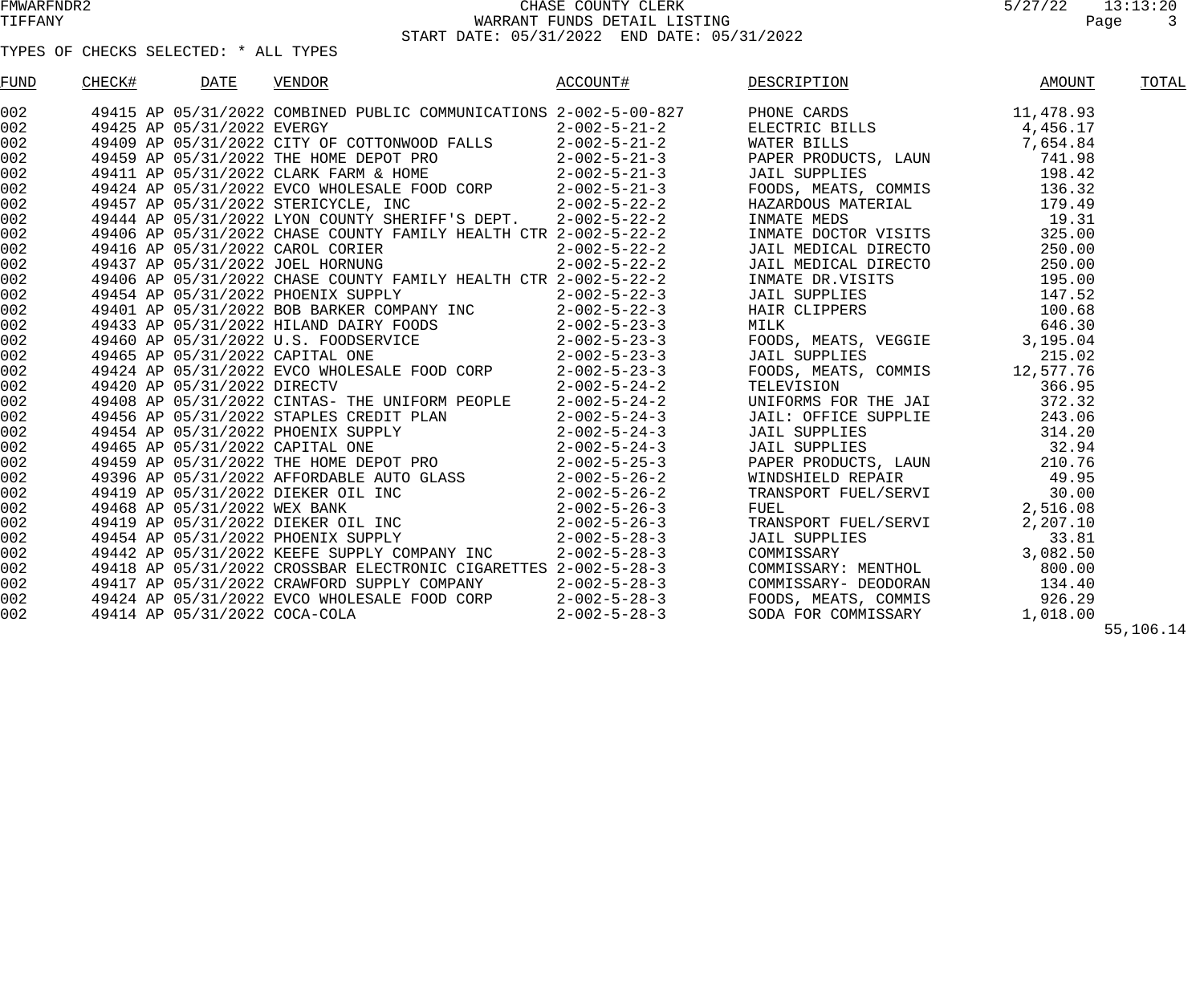| FUND | CHECK#<br>DATE               | VENDOR                                         | ACCOUNT#               | DESCRIPTION          | AMOUNT   | TOTAL    |
|------|------------------------------|------------------------------------------------|------------------------|----------------------|----------|----------|
| 030  | 49425 AP 05/31/2022 EVERGY   |                                                | $2 - 030 - 5 - 01 - 2$ | ELECTRIC BILLS       | 61.78    |          |
| 030  | 49425 AP 05/31/2022 EVERGY   |                                                | $2 - 030 - 5 - 01 - 2$ | SC FIRE DEPT ELECTRI | 105.51   |          |
| 030  |                              | 49449 AP 05/31/2022 MFA OIL AND PROPANE CO INC | $2 - 030 - 5 - 01 - 2$ | SAFFORDVILLE PROPANE | 459.80   |          |
| 030  |                              | 49463 AP 05/31/2022 VERIZON WIRELESS           | $2 - 030 - 5 - 01 - 2$ | CELL PHONES          | 86.78    |          |
| 030  |                              | 49410 AP 05/31/2022 CITY OF STRONG             | $2 - 030 - 5 - 01 - 2$ | SC FIRE WATER BILL   | 31.30    |          |
| 030  | 49468 AP 05/31/2022 WEX BANK |                                                | $2 - 030 - 5 - 01 - 3$ | FUEL                 | 54.37    |          |
| 030  | 49468 AP 05/31/2022 WEX BANK |                                                | $2 - 030 - 5 - 01 - 3$ | FUEL                 | 220.96   |          |
| 030  |                              | 49404 AP 05/31/2022 CASCO INDUSTRIES           | $2 - 030 - 5 - 01 - 3$ | FIRE: EDUCTOR        | 1,100.00 |          |
| 030  |                              | 49411 AP 05/31/2022 CLARK FARM & HOME          | $2 - 030 - 5 - 01 - 3$ | FIRE DEPT SUPPLIES   | 1,198.41 |          |
| 030  |                              | 49419 AP 05/31/2022 DIEKER OIL INC             | $2 - 030 - 5 - 01 - 3$ | FIRE DEPT- TIRES     | 1,071.55 |          |
|      |                              |                                                |                        |                      |          | 4,390.46 |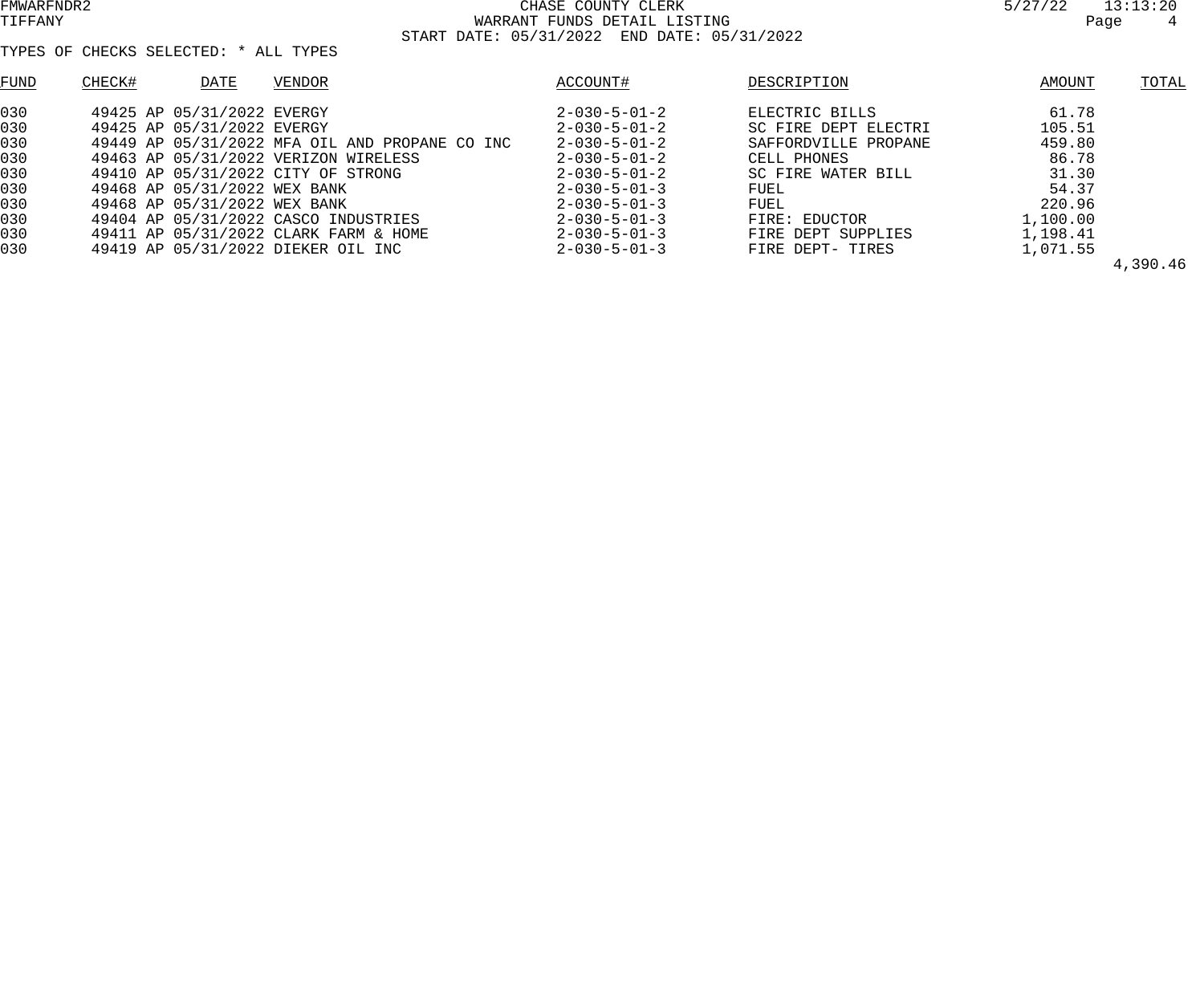TYPES OF CHECKS SELECTED: \* ALL TYPES

| FUND | CHECK#<br>DATE                     | VENDOR                                        | ACCOUNT#               | DESCRIPTION          | AMOUNT | TOTAL |
|------|------------------------------------|-----------------------------------------------|------------------------|----------------------|--------|-------|
| 045  | 49425 AP 05/31/2022 EVERGY         |                                               | $2 - 045 - 5 - 01 - 2$ | ELECTRIC BILLS       | 447.65 |       |
| 045  |                                    | 49448 AP 05/31/2022 MCKINZIE PEST CONTROL INC | $2 - 045 - 5 - 01 - 2$ | COURTHOUSE PEST CONT | 387.60 |       |
| 045  | 49419 AP 05/31/2022 DIEKER OIL INC |                                               | $2 - 045 - 5 - 01 - 2$ | FUEL & REPAIRS       | 52.00  |       |
| 045  |                                    | 49409 AP 05/31/2022 CITY OF COTTONWOOD FALLS  | $2 - 045 - 5 - 01 - 2$ | WATER BILLS          | 108.43 |       |
| 045  | 49468 AP 05/31/2022 WEX BANK       |                                               | $2 - 045 - 5 - 01 - 3$ | FUEL                 | 96.38  |       |
| 045  | 49419 AP 05/31/2022 DIEKER OIL INC |                                               | $2 - 045 - 5 - 01 - 3$ | FUEL & REPAIRS       | 728.99 |       |

1,821.05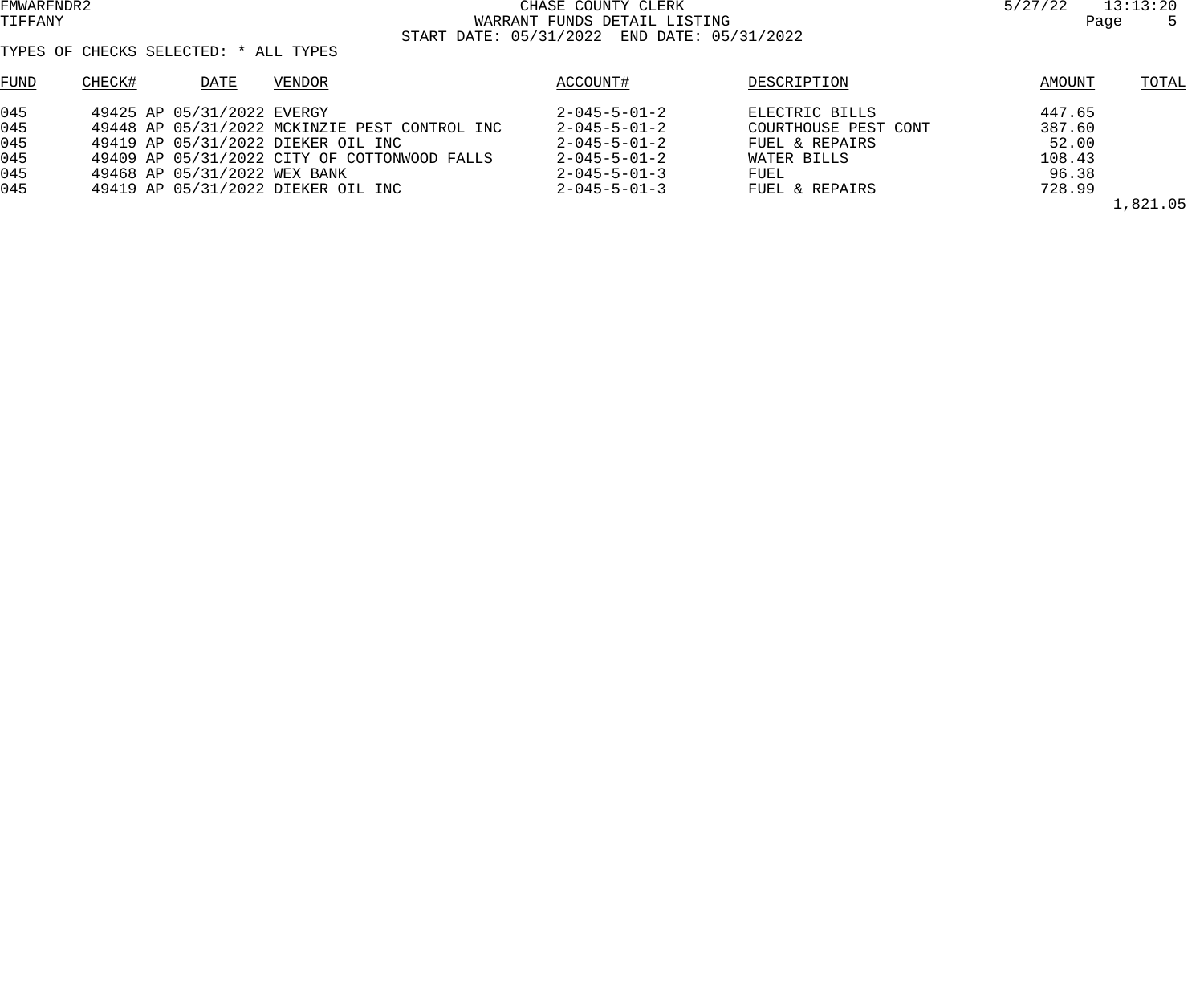| FUND | CHECK# | <b>DATE</b>                | <b>VENDOR</b>                                                                                                                                                                                                                                                              | ACCOUNT# | DESCRIPTION                                                               | <b>AMOUNT</b> | TOTAL     |
|------|--------|----------------------------|----------------------------------------------------------------------------------------------------------------------------------------------------------------------------------------------------------------------------------------------------------------------------|----------|---------------------------------------------------------------------------|---------------|-----------|
| 060  |        | 49425 AP 05/31/2022 EVERGY |                                                                                                                                                                                                                                                                            |          | $2-060-5-01-2$ ELECTRIC BILLS 61.78<br>2-060-5-01-2 ELECTRIC BILLS 223.16 |               |           |
| 060  |        | 49425 AP 05/31/2022 EVERGY |                                                                                                                                                                                                                                                                            |          |                                                                           |               |           |
| 060  |        |                            |                                                                                                                                                                                                                                                                            |          |                                                                           |               |           |
| 060  |        |                            |                                                                                                                                                                                                                                                                            |          |                                                                           |               |           |
| 060  |        |                            |                                                                                                                                                                                                                                                                            |          |                                                                           |               |           |
| 060  |        |                            |                                                                                                                                                                                                                                                                            |          |                                                                           |               |           |
| 060  |        |                            |                                                                                                                                                                                                                                                                            |          |                                                                           |               |           |
| 060  |        |                            |                                                                                                                                                                                                                                                                            |          |                                                                           |               |           |
| 060  |        |                            |                                                                                                                                                                                                                                                                            |          |                                                                           |               |           |
| 060  |        |                            |                                                                                                                                                                                                                                                                            |          |                                                                           |               |           |
| 060  |        |                            |                                                                                                                                                                                                                                                                            |          |                                                                           |               |           |
| 060  |        |                            |                                                                                                                                                                                                                                                                            |          |                                                                           |               |           |
| 060  |        |                            |                                                                                                                                                                                                                                                                            |          |                                                                           |               |           |
| 060  |        |                            |                                                                                                                                                                                                                                                                            |          |                                                                           |               |           |
| 060  |        |                            |                                                                                                                                                                                                                                                                            |          |                                                                           |               |           |
| 060  |        |                            |                                                                                                                                                                                                                                                                            |          |                                                                           |               |           |
| 060  |        |                            |                                                                                                                                                                                                                                                                            |          |                                                                           |               |           |
| 060  |        |                            |                                                                                                                                                                                                                                                                            |          |                                                                           |               |           |
| 060  |        |                            |                                                                                                                                                                                                                                                                            |          |                                                                           |               |           |
| 060  |        |                            |                                                                                                                                                                                                                                                                            |          |                                                                           |               |           |
| 060  |        |                            |                                                                                                                                                                                                                                                                            |          |                                                                           |               |           |
| 060  |        |                            |                                                                                                                                                                                                                                                                            |          |                                                                           |               |           |
| 060  |        |                            |                                                                                                                                                                                                                                                                            |          |                                                                           |               |           |
| 060  |        |                            |                                                                                                                                                                                                                                                                            |          |                                                                           |               |           |
| 060  |        |                            |                                                                                                                                                                                                                                                                            |          |                                                                           |               |           |
| 060  |        |                            |                                                                                                                                                                                                                                                                            |          |                                                                           |               |           |
| 060  |        |                            |                                                                                                                                                                                                                                                                            |          |                                                                           |               |           |
| 060  |        |                            |                                                                                                                                                                                                                                                                            |          |                                                                           |               |           |
| 060  |        |                            |                                                                                                                                                                                                                                                                            |          |                                                                           |               |           |
| 060  |        |                            |                                                                                                                                                                                                                                                                            |          |                                                                           |               |           |
| 060  |        |                            |                                                                                                                                                                                                                                                                            |          |                                                                           |               |           |
| 060  |        |                            | 49425 ap 05/31/2022 areas (2000) $\frac{1}{2-100}$ and $\frac{1}{2-100}$ and $\frac{1}{2-100}$ and $\frac{1}{2-100}$ and $\frac{1}{2-100}$ and $\frac{1}{2-100}$ and $\frac{1}{2-100}$ and $\frac{1}{2-100}$ and $\frac{1}{2-100}$ and $\frac{1}{2-100}$ and $\frac{1}{2-$ |          |                                                                           |               |           |
| 060  |        |                            |                                                                                                                                                                                                                                                                            |          |                                                                           |               |           |
| 060  |        |                            |                                                                                                                                                                                                                                                                            |          |                                                                           |               |           |
|      |        |                            |                                                                                                                                                                                                                                                                            |          |                                                                           |               | 41,614.29 |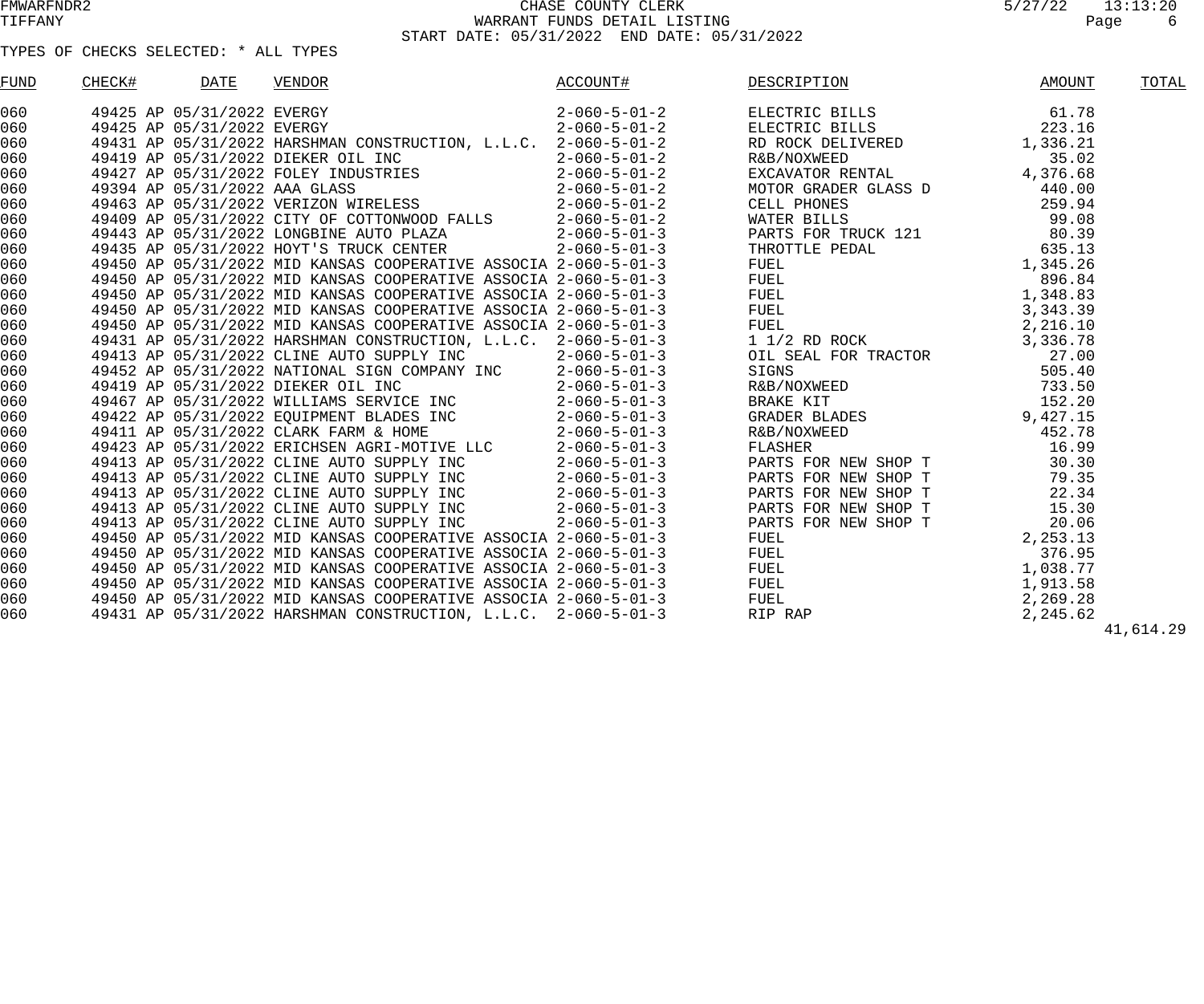| FMWARFNDR2<br>TIFFANY |                                       |      |                               | CHASE COUNTY CLERK<br>WARRANT FUNDS DETAIL LISTING<br>START DATE: 05/31/2022 END DATE: 05/31/2022 |             | 5/27/22 | 13:13:20<br>Page |
|-----------------------|---------------------------------------|------|-------------------------------|---------------------------------------------------------------------------------------------------|-------------|---------|------------------|
|                       | TYPES OF CHECKS SELECTED: * ALL TYPES |      |                               |                                                                                                   |             |         |                  |
| FUND                  | CHECK#                                | DATE | VENDOR                        | ACCOUNT#                                                                                          | DESCRIPTION | AMOUNT  | <b>TOTAL</b>     |
| 086                   |                                       |      | 49398 AP 05/31/2022 AT&T-E911 | $2 - 086 - 5 - 01 - 2$                                                                            | 911 PHONE   | 399.90  | 399.90           |